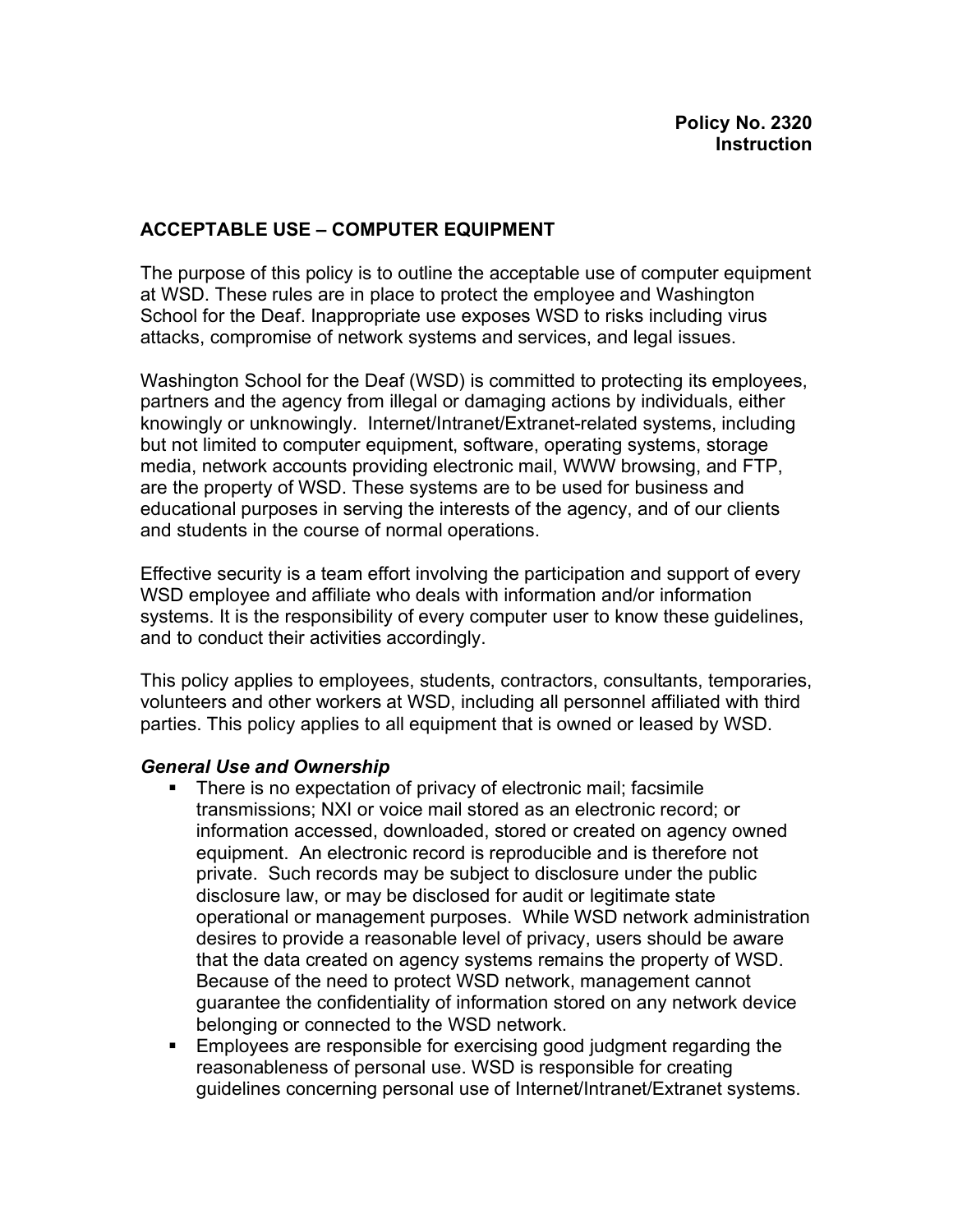In the absence of such policies, employees should be guided by agency policies and practice regarding personal use, and if there is any uncertainty, employees should consult their supervisor or manager.

- **For security and network maintenance purposes, authorized individuals** within WSD may monitor equipment, systems and network traffic, or examine records or files at any time, per the WSD Computer Workstation Security Policy.
- **WSD reserves the right to audit networks and systems on a periodic basis** to ensure compliance with this policy.

# *Security and Proprietary Information*

- ß The user interface for information contained on Internet/Intranet/Extranetrelated systems should be classified as either confidential or not confidential, as defined by agency confidentiality guidelines, details of which can be found in Human Resources policies. Employees should take all necessary steps to prevent unauthorized access to this information.
- Keep passwords secure and do not share accounts. Authorized users are responsible for the security of their passwords and accounts.
- **Use encryption of information in compliance with DIS Acceptable** Encryption Use policy.
- **Postings by employees from a WSD email address to newsgroups should** contain a disclaimer stating that the opinions expressed are strictly their own and not necessarily those of WSD, unless posting is in the course of business duties.
- All hosts used by the employee that are connected to the WSD Internet/Intranet/Extranet, whether owned by the employee or WSD, shall be continually executing approved virus-scanning software with a current virus database.
- **Employees must use extreme caution when opening e-mail attachments** received from unknown senders, which may contain viruses, e-mail bombs, or Trojan horse code.
- **Filtering services are in use on all computers with access to the Internet.** This will block or filter access to visual depictions that are obscene, including pornography; offensive or otherwise inappropriate images; sites that conflict with the mission of WSD.
- **WISO staff will, to the best of their ability, monitor students' use of the** Internet on the WSD network, and will take reasonable measures to prevent student access to inappropriate material on the Internet and World Wide Web, and restrict students' access to materials harmful to vulnerable populations.

## **Unacceptable Use**

- ß **System and Network Activities**
- ß **Email and Communications Activities**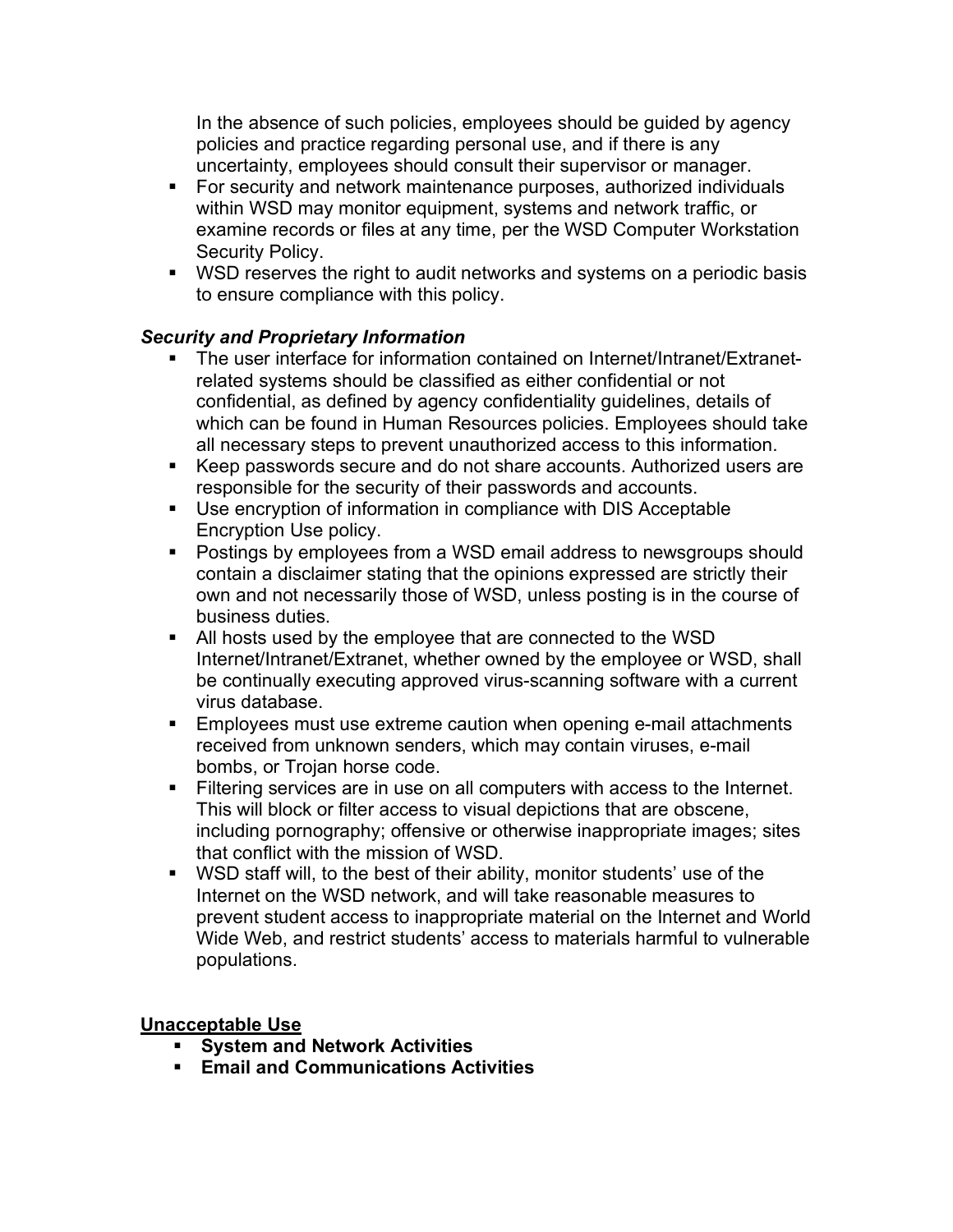The following activities are, in general, prohibited. Employees may be exempted from these restrictions during the course of their legitimate job responsibilities (e.g., systems administration staff may have a need to disable the network access of a host if that host is disrupting production services).

Under no circumstances is an employee of WSD authorized to engage in any activity that is illegal under local, state, federal or international law or which is prohibited by applicable professional standards of conduct while utilizing WSDowned resources.

The lists below are by no means exhaustive, but attempt to provide a framework for activities which fall into the category of unacceptable use.

## *System and Network Activities*

The following activities are strictly prohibited, with no exceptions:

- Violations of the rights of any person or company protected by copyright, trade secret, patent or other intellectual property, or similar laws or regulations, including, but not limited to, the installation or distribution of "pirated" or other software products that are not appropriately licensed for use by WSD.
- **Unauthorized copying of copyrighted material including, but not limited to,** digitization and distribution of photographs from magazines, books or other copyrighted sources, copyrighted music, and the installation of any copyrighted software for which WSD or the end user does not have an active license is strictly prohibited.
- **Exporting software, technical information, encryption software or** technology, in violation of international or regional export control laws, is illegal. The appropriate management should be consulted prior to export of any material that is in question.
- **Intentional introduction of malicious programs into the network or server** (e.g., viruses, worms, Trojan horses, e-mail bombs, etc.).
- Revealing account password to others or allowing use of your account by others. This includes family and other household members when work is being done at home.
- **Using a WSD computing asset to actively engage in procuring or** transmitting material that is in violation of sexual harassment or hostile workplace laws in the user's local jurisdiction.
- **Making fraudulent offers of products, items, or services originating from** any WSD account.
- **Effecting security breaches or disruptions of network communication.** Security breaches include, but are not limited to, accessing data of which the employee is not an intended recipient or logging into a server or account that the employee is not expressly authorized to access, unless these duties are within the scope of regular duties. For purposes of this section, "disruption" includes, but is not limited to, network sniffing, pinged floods, packet spoofing, denial of service, and forged routing information for malicious purposes.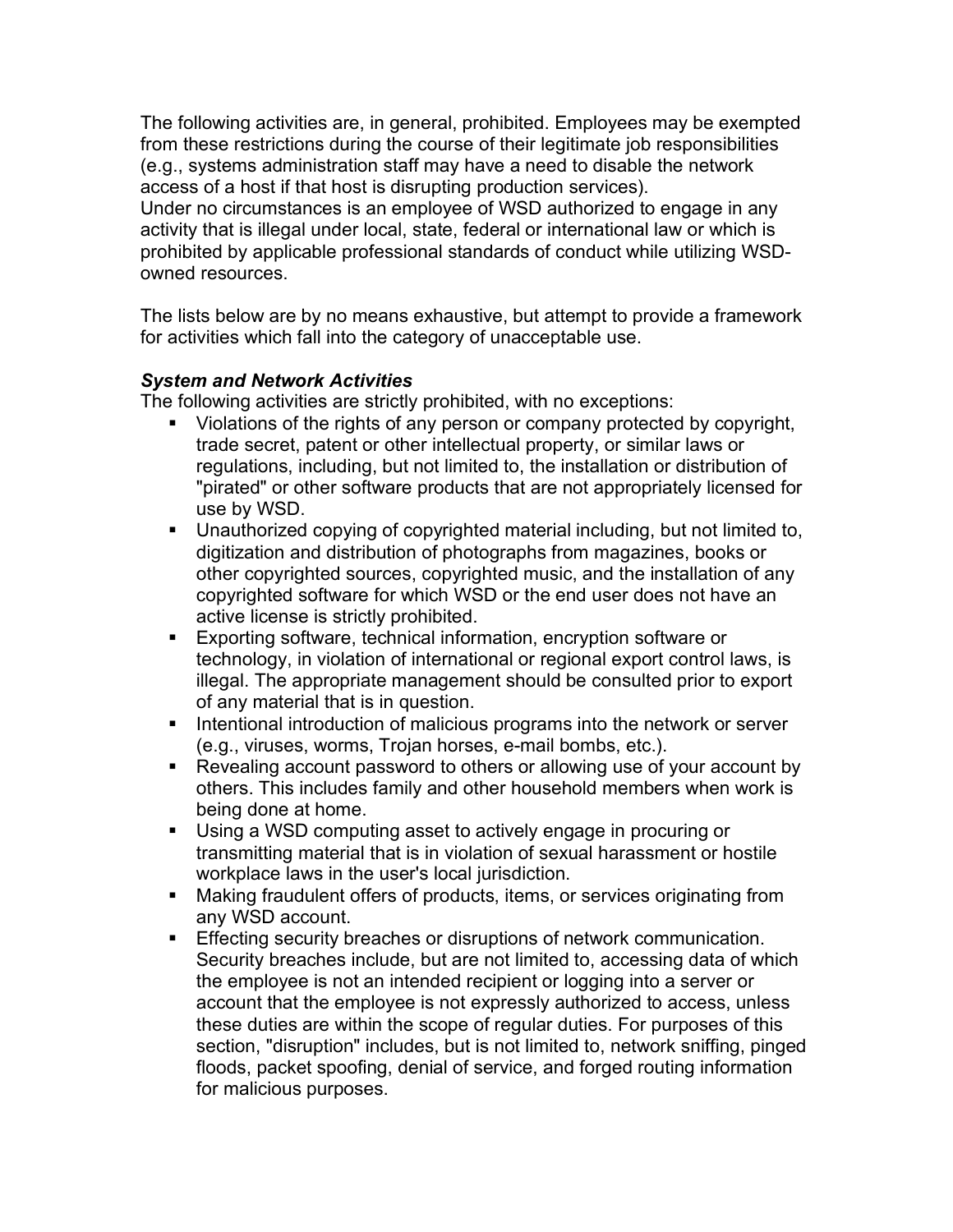- Port scanning or security scanning is expressly prohibited without prior approval from the System Administrator.
- **Executing any form of network monitoring which will intercept data not** intended for the employee's host, unless this activity is a part of the employee's normal job/duty.
- **EXEDENTIFY Circumventing user authentication or security of any host, network or** account.
- **Interfering with or denying service to any user other than the employee's** host (for example, denial of service attack).
- **Using any program/script/command, or sending messages of any kind,** with the intent to interfere with, or disable, a user's terminal session, via any means, locally or via the Internet/Intranet/Extranet.
- **Providing information about, or lists of, WSD employees or students to** parties outside WSD.
- **Downloading, storing, viewing or accessing pornography or obscene** material is strictly prohibited by any individual on the WSD network or any agency owned equipment.
- Political or religious advocacy conflicting with Public Disclosure Commission (PDC) regulations is prohibited. Staff is responsible to contact the superintendent prior to use of the network if unclear of PDC regulations.

## *Email and Communications Activities*

- ß Sending unsolicited email messages, including the sending of "junk mail" or other advertising material to individuals who did not specifically request such material (email spam).
- Any form of harassment via email, telephone, NXI or paging, whether through language, frequency, or size of messages.
- **Unauthorized use, or forging, of email header information.**
- **Solicitation of email for any other email address, other than that of the** poster's account, with the intent to harass or to collect replies.
- Creating or forwarding "chain letters", "Ponzi" or other "pyramid" schemes of any type.
- **Use of unsolicited email originating from within WSD's networks of other** Internet/Intranet/Extranet service providers on behalf of, or to advertise, any service hosted by WSD or connected via WSD's network.
- Posting the same or similar non-business-related messages to large numbers of Usenet newsgroups (newsgroup spam).

## *Enforcement*

Any employee found to have violated this policy may be subject to disciplinary action, up to and including termination of employment.